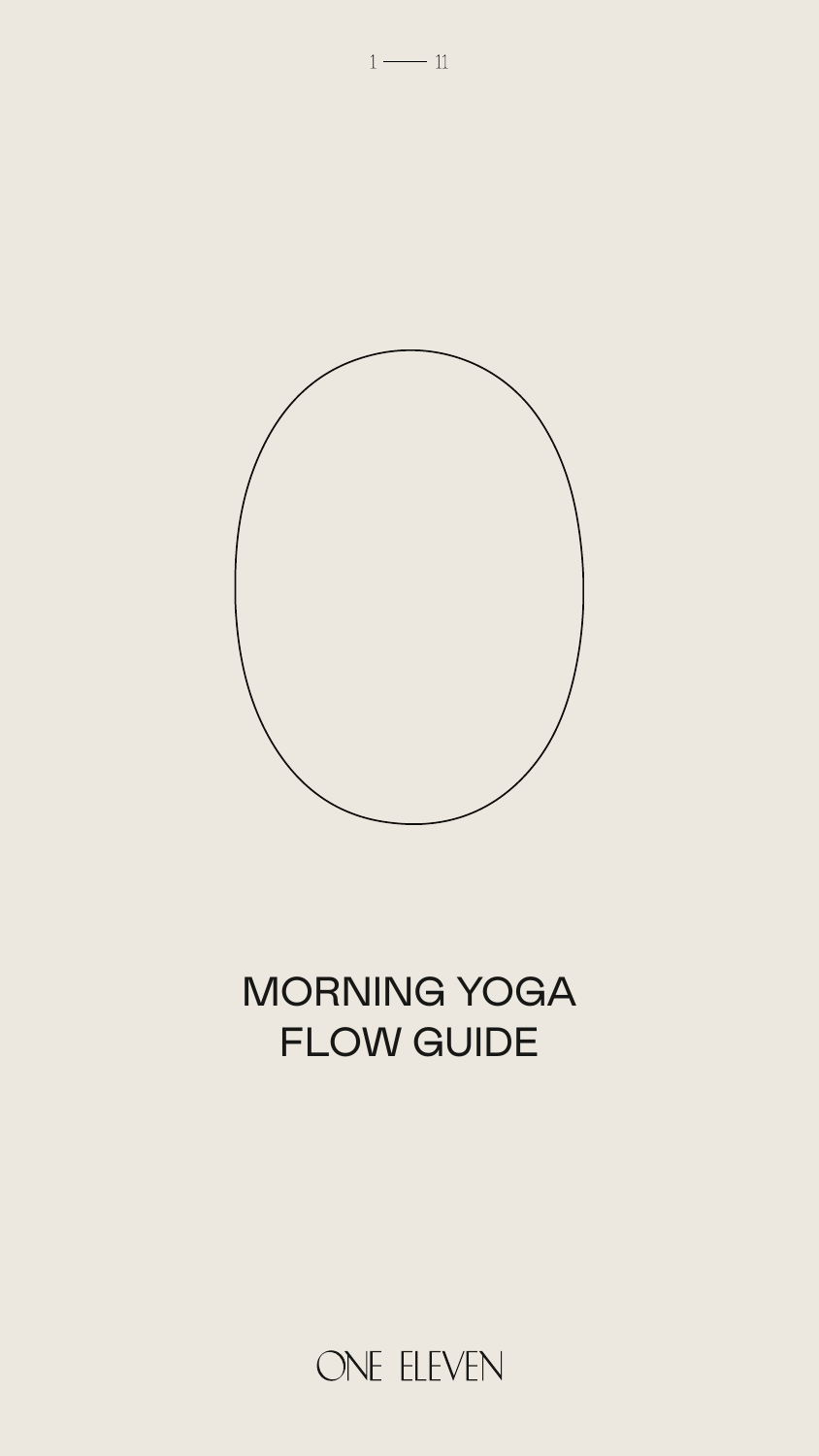

Associated chakra: heart (anahata)

Effects of this asana:

• Pranamasana helps maintain the balance of the body and relax the nervous system.



#### YOGA ASANA: PRANAMASANA (Prayer/salutation pose)



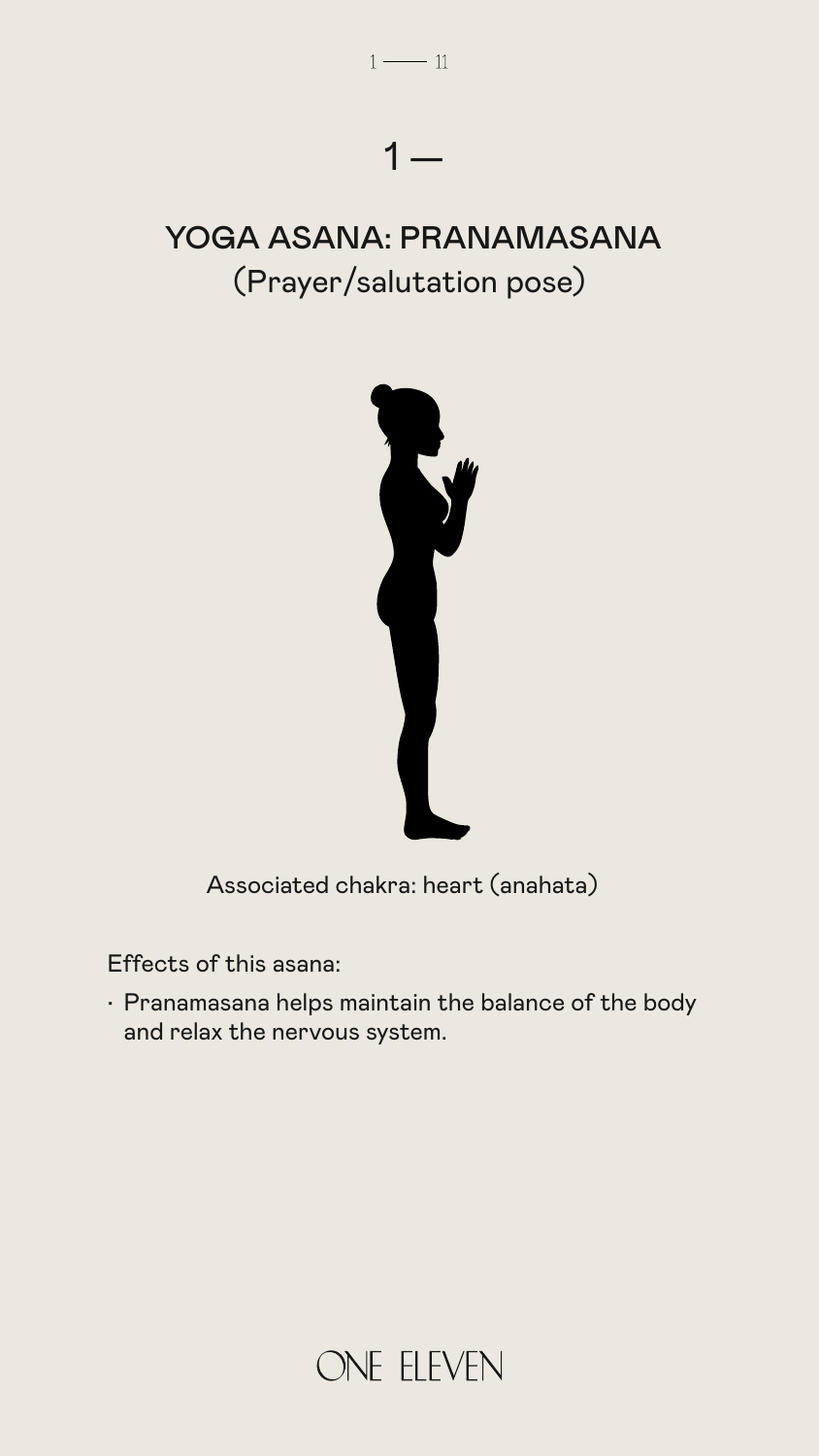

Associated chakra: throat (vishuddha)

Effects of this asana:

- Hastauttanasana stretches & tones the muscles of the abdomen, improving digestion.
- It also expands the chest, resulting in a full intake of oxygen, thereby fully utilising the lung capacity.
- The upward stretch gives traction to the spine to help maintain health of the spinal discs and nerves.
- This pose may help remove excess weight due to its effect of vishuddhi chakra and the thyroid gland, thus enhancing metabolism.
- In this asana, we are stretching our whole being upwards towards the source of light to receive divine blessings.

### ONE ELEVEN

### YOGA ASANA: HASTA UTTANASAN (Sky reaching pose)

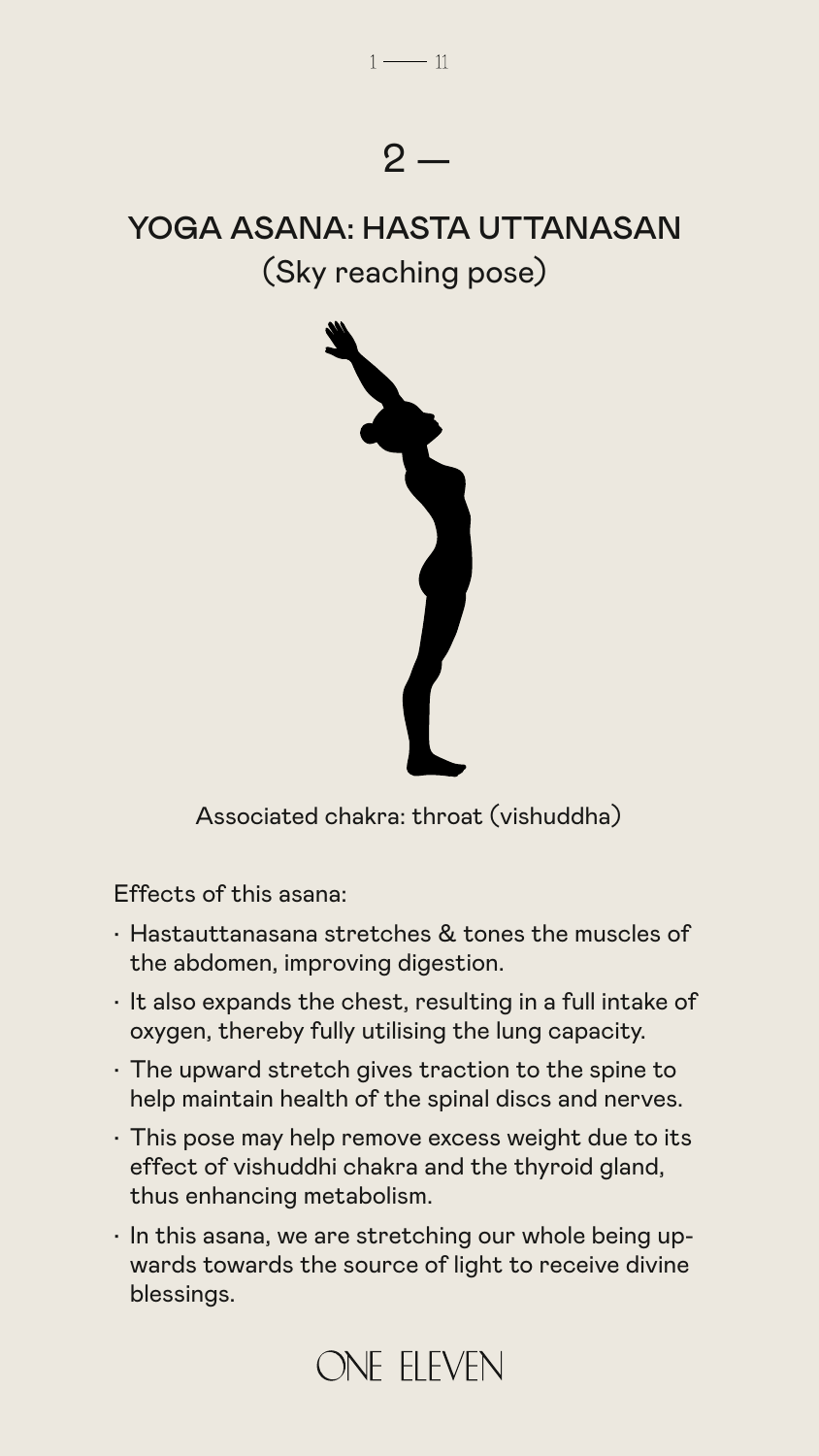

Associated chakra: sacral. Creativity. (Svadisthana)

Effects of this asana:

- PadaHastasana makes the waist and spine flexible.
- 
- It massages the abdominal contents, especially the liver, kidneys, gall bladder, pancreas, adrenal glands, uterus and ovaries.
- Deepana increases digestion.
- Helps female disorders such as prolapse and menstrual disorders.
- Stretches the hamstrings and opens the hips, shoulders, and arms.
- Inversion increases blood flow to the brain. This also stimulates the hypothalamus, which regulates the pituarity gland for assisting in hormonal health.
- Enhances downward force of prana (asana).
- After invoking divine forces in the previous pose, we bring these to the earth by touching the ground and thereby transforming our earthly existence.

### ONE ELEVEN

#### YOGA ASANA: PADA HASTASANA (Standing forward bend)

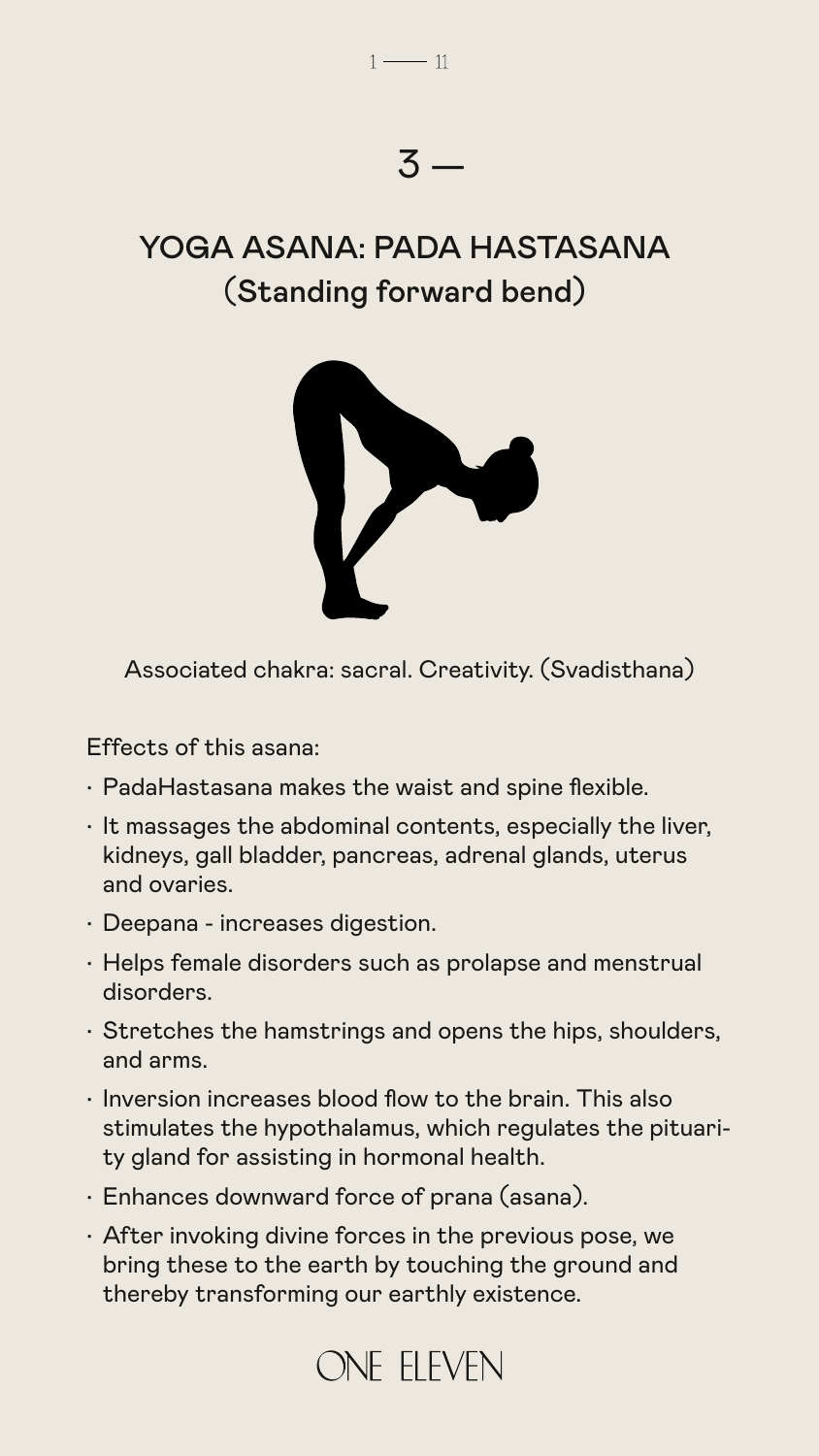Associated chakra: third eye. Intuition. (Ajna)

Effects of this asana:

- Ashwa Sanchalanasana stretches the pelvic region.
- This activates ajna chakra (third eye), which is directly linked with mooladhara chakra (root chakra in the perineum).
- The energy runs up the thigh to the ajna chakra region.
- Strengthens the leg muscles.
- A backward bend relaxes the back muscles and makes them more flexible. Helps with sciatica.
- The abdominal area is stretched which helps indigestion and constipation
- Sciatica.
- Can help with sinus congestion.

## ONE ELEVEN

#### YOGA ASANA: ASHWA SANCHALANASANA (Equestrian pose)





4 —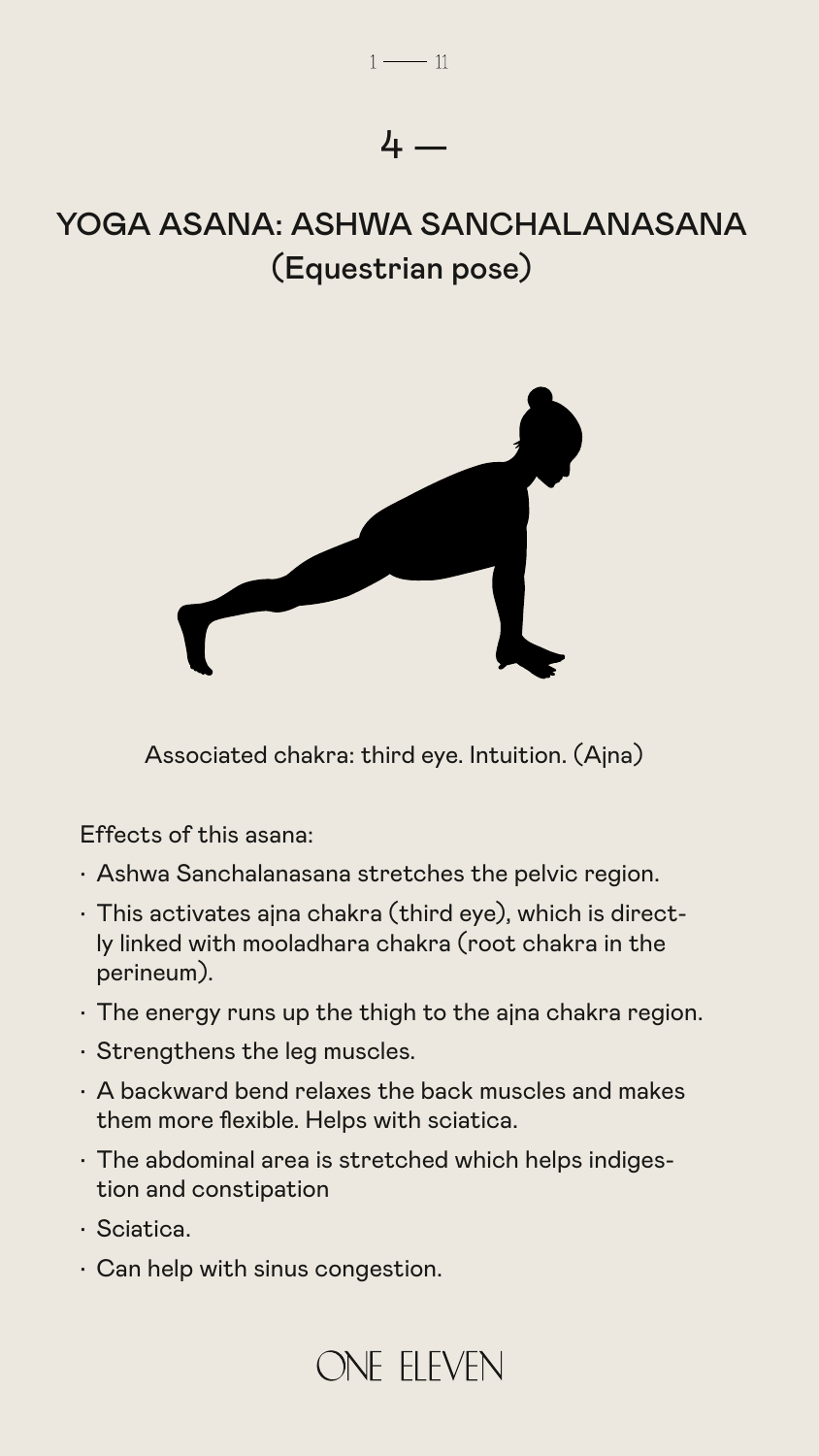

Associated chakra: throat. Expression. (Vishuddha)

Effects of this asana:

- Strengthens all the nerves and muscles in the arms and legs.
- Stretches the calf muscles and Achilles tensions.
- Promotes straight spine.
- Helps stimulate thyroid gland as the chin looking at the belly button compresses the thyroid gland.



#### YOGA ASANA: PARVATASANA (Mountain pose)

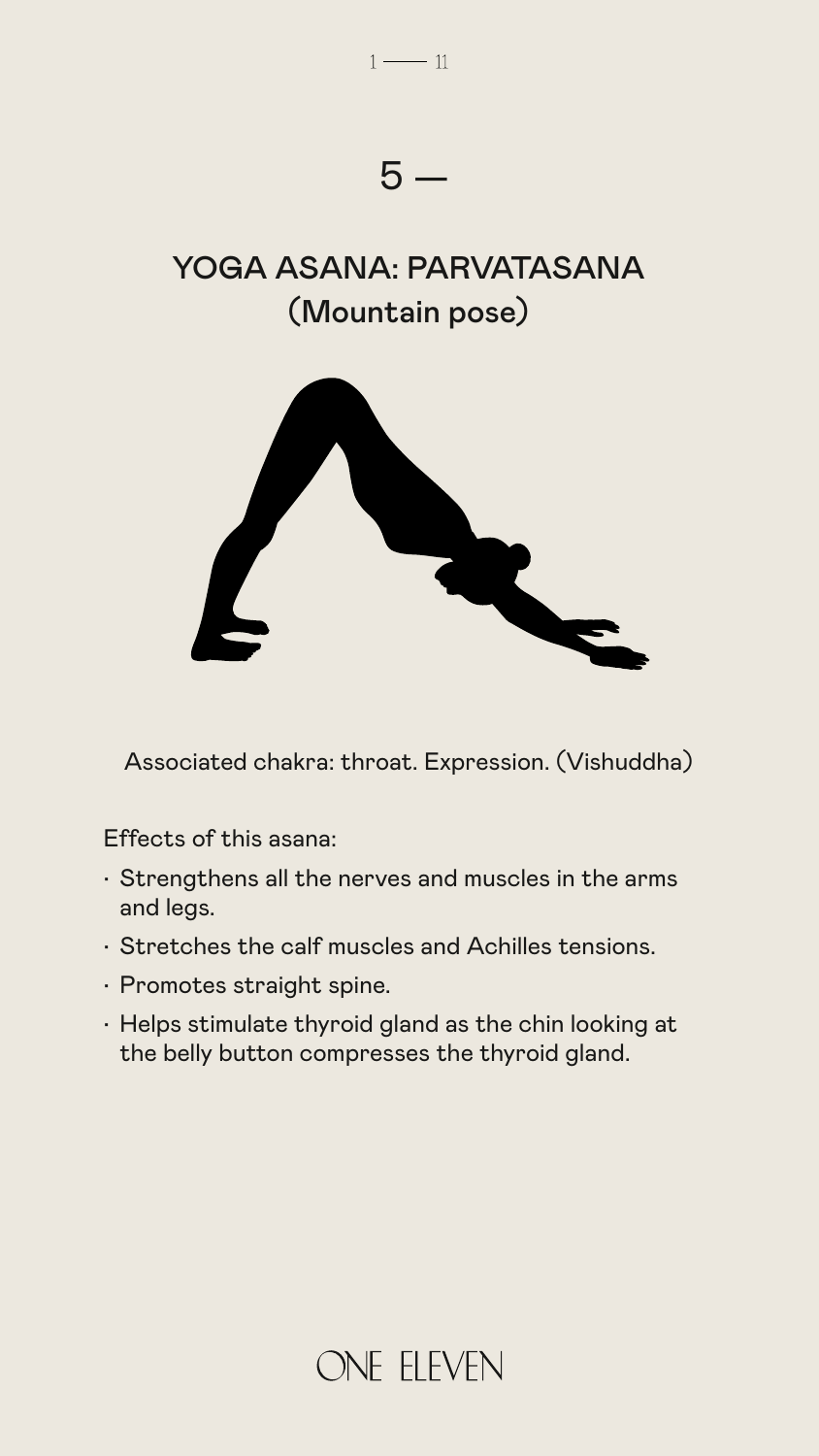

Associated chakra: solar plexus. Energy. (Manipura)

- Effects of this asana:
- Ashtanga Namaskara enhances the flexibility of the back and spine.
- Strengthens the back, arms and shoulder muscles., and relaxes back muscles
- It accentuates the normal spinal curves and sends additional blood to this area to rejuvenate the nerves.
- Manipura chakra (navel) is stimulxated as the spinal cord is "squeezed."
- Reduces tension and anxiety.



#### YOGA ASANA: ASHTANGA NAMASKARA (Eight limbs pose)

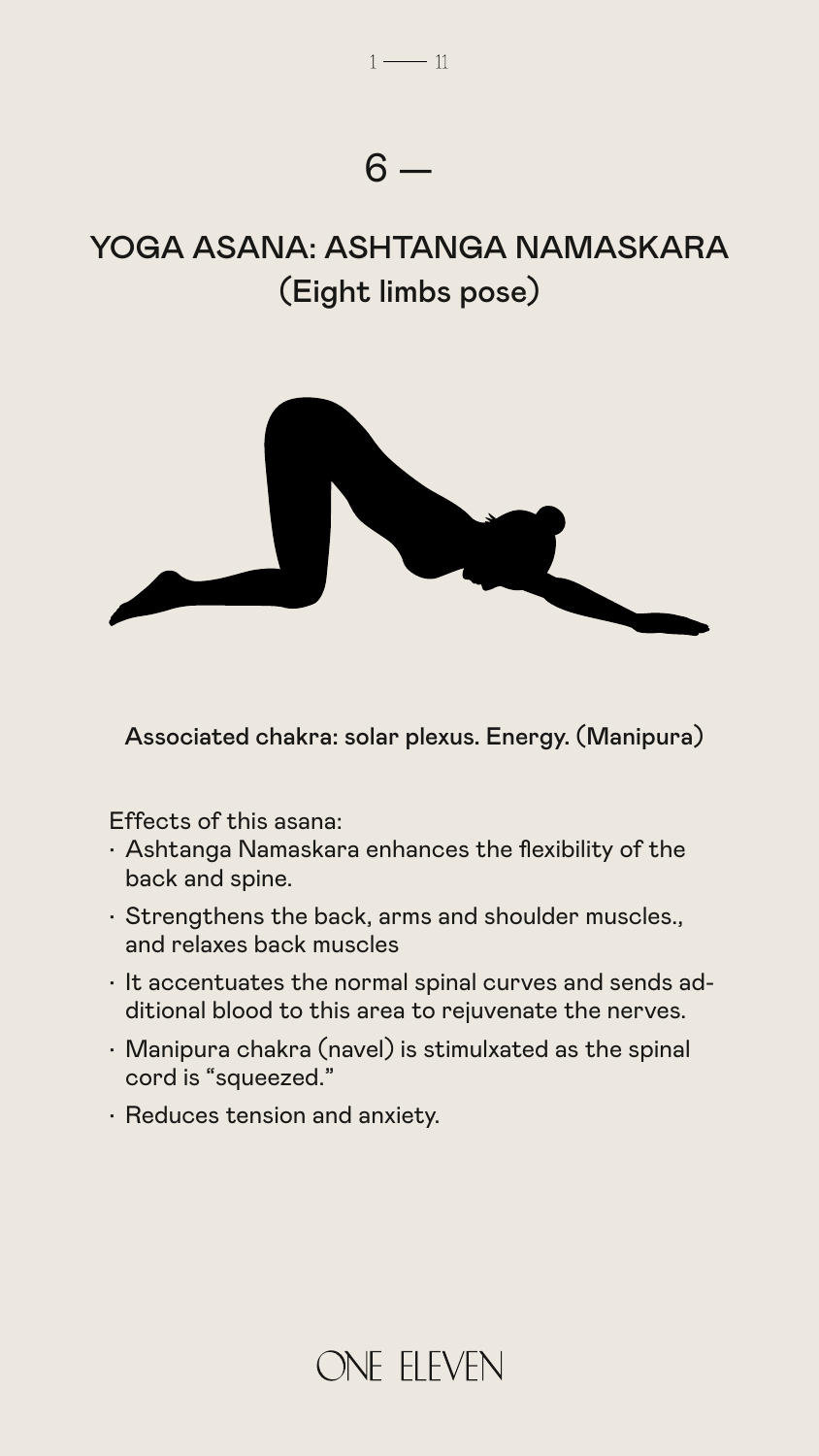



Raise the arms upwards, slowly bend backward, stretching arms above the head.



Hand-foor pose. Standing forward bend



Right leg back (left leg forward) Raise the head.

Prayer/salutation pose. Stand facing the direction of the sun with both feet touching. Bring the hands together, palm-to-palm.



Eight limbs pose. Feet, knees, hands, chest and forehead touching the ground. (Both chin and nose not touching).







Cobra pose.



Mountain pose.

Left leg back (right leg forward) Raise the head.



Mountain pose.



Bring the hands together, palm-to-palm.

### ONE ELEVEN

Raise the arms upwards, slowly bend backward, stretching arms above the head.



Hand-foor pose. Standing forward bend.